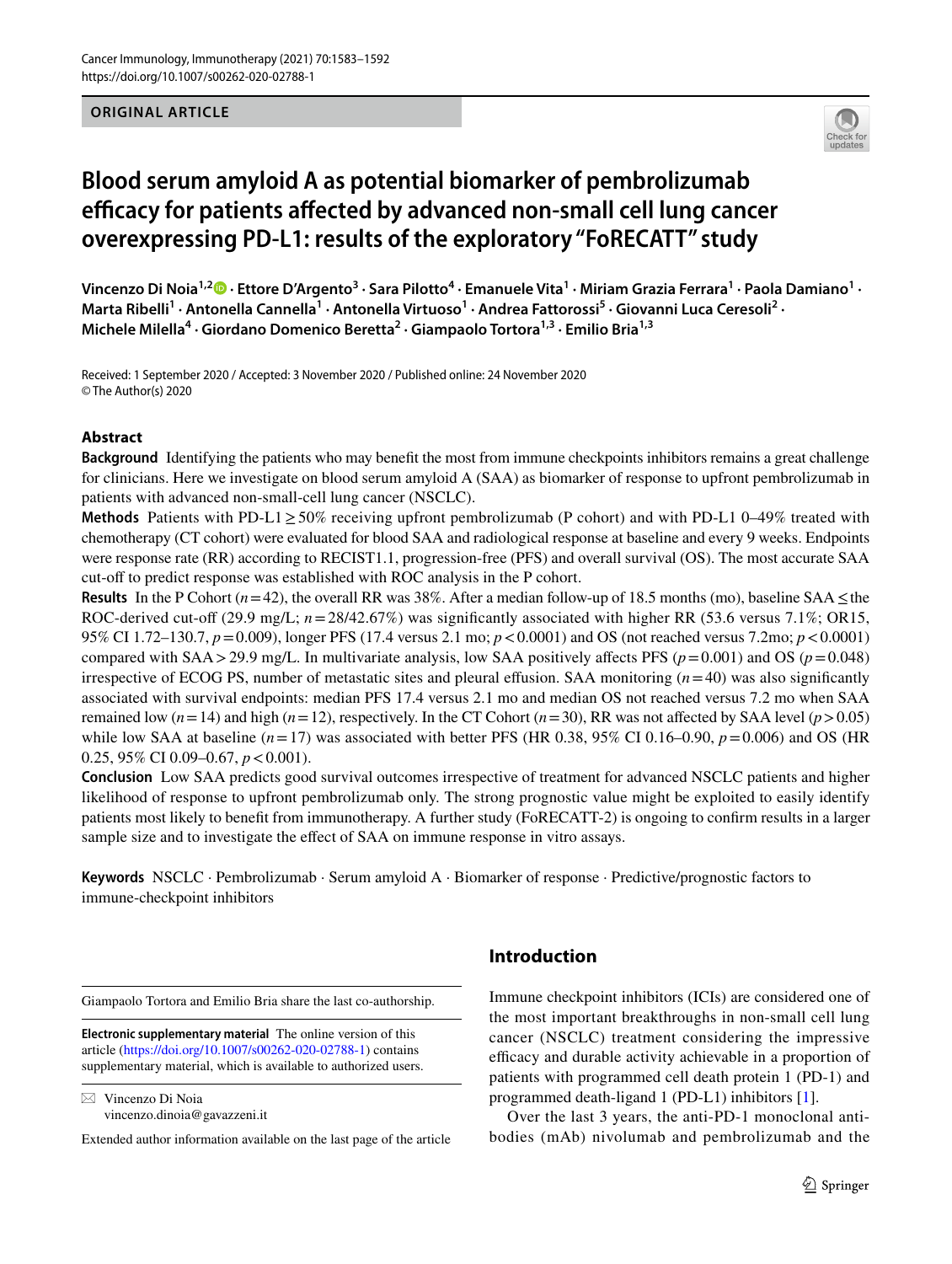anti-PD-L1 mAb atezolizumab received approval for the treatment of advanced NSCLC after failure of frst-line chemotherapy based on the overall survival (OS) beneft over docetaxel demonstrated in phase III trials (CHECK-MATE-017 and 057 for nivolumab [[2,](#page-8-1) [3](#page-8-2)], KEYNOTE-010 [[4\]](#page-8-3) for pembrolizumab, OAK [[5\]](#page-8-4) for atezolizumab.

The results of KEYNOTE-024 [\[6](#page-8-5)] introduced pembrolizumab as the new standard of care in patients with high levels (tumor proportional score,  $TPS \ge 50\%$ ) of PD-L1 expression. The update survival analysis of this trial continued to demonstrate an OS beneft in favour of pembrolizumab versus standard platinum-based chemotherapy, despite the high crossover rate to pembrolizumab observed in the control group [[7\]](#page-8-6). Moreover, the median OS of 26.3 months (mo) reached by patients with PD-L1 overexpression receiving front-line pembrolizumab represents a new cornerstone in the treatment of NSCLC. Similarly, although in the KEYNOTE-042 trial [[8\]](#page-8-7), the OS improvement deriving from pembrolizumab over chemotherapy was demonstrated in the overall cohort with PD-L1 $\geq$ 1%, the observed beneft was mainly driven by PD-L1 overexpressing cases, which represents in clinical practice only one-third of the overall population of NSCLC patients. Current strategies to extend the beneft of immunotherapy to the majority of patients, including those harbouring PD-L1 low or negative tumors, consist in the combination of PD- $(L)$ 1 inhibitors with chemotherapy  $[9-14]$  $[9-14]$  $[9-14]$  or with other ICIs, such as anti-Cytotoxic T-Lymphocyte Antigen 4 (CTLA-4) mAb [\[15,](#page-9-1) [16](#page-9-2)].

Despite the exciting survival results of pembrolizumab in the KEYNOTE 024 [[24\]](#page-9-3), the most of the patients do not respond to single agent immunotherapy as shown by the response rate of 44.8% and it is reasonable that the beneft of pembrolizumab in real-life population appears slightly lower than that observed in the *"more accurately selected trial's population"*.

Therefore, biomarkers defning patients that are most likely to benefit from ICIs are urgently needed. PD-L1 expression, although its association with better outcomes of pembrolizumab across any line of treatment [[17](#page-9-4)], represents an imperfect biomarker, considering that a strong positivity does not ensure the response with immunotherapy. The high tumour mutation burden (TMB) has been originally reported as a potential predictive biomarker for better outcomes of immunotherapy in NSCLC [[18–](#page-9-5)[21](#page-9-6)]; however, the prognostic rather than predictive role and the lack of measurement standardization limit its exploitation as a routine clinical marker  $[15, 21]$  $[15, 21]$  $[15, 21]$  $[15, 21]$  $[15, 21]$ . Recently, the lung immune prognostic index (LIPI) score derived from the combination of baseline neutrophil to lymphocyte ratio (NLR) and lactate dehydrogenase (LDH) was proposed as blood biomarker of efficacy for immunotherapy. However, its role is still debated due to the opposite evidences derived from a multi-institutional retrospective case series [[22\]](#page-9-7) and from a further pooled analysis of randomized clinical studies [\[23](#page-9-8)].

Clinical data suggest that immunotherapy may be more efective in *"infamed"* tumor, opening an interesting area of research focused on the exploration of infammatory components as possible predictive factors for efficacy [\[24](#page-9-3)]. Serum amyloid A (SAA) is an acute phase protein with cytokine-like and chemotactic properties, that is markedly up-regulated during various infammatory conditions [\[25](#page-9-9)]. In cancer patients, elevated levels of this protein are not only exclusively connected to the physiological tumour-related infammation, but also refect a specifc tumour production as potential mechanism of immune evasion, considering the relevant immune-modulating properties of SAA [\[26](#page-9-10)].

In this study, we evaluated the association between blood SAA levels and clinical beneft in advanced NSCLC patients during treatment with frst-line pembrolizumab, with the fnal aim to investigate if SAA could represent a potential predictive biomarker for response to anti-PD-1 agents.

### **Methods**

In this exploratory, observational, prospective, single-center study, blood SAA was collected to be evaluated as a candidate biomarker for frst-line pembrolizumab (200 mg iv every 3 weeks) in patients with histologically or cytologically confrmed stage IV NSCLC with PD-L1 TPS of 50% or greater and no sensitizing *EGFR* mutations or *ALK* and *ROS-1* translocations (P cohort). A control cohort of patients with advanced NSCLC and PD-L1 TPS ranges from 0 to 49%, exclusively treated with chemotherapy (CT Cohort), were also prospectively evaluated for SAA. Patients of both cohorts received the treatments at Fondazione Policlinico Universitario A. Gemelli IRCCS.

#### **Patients' entry criteria**

According to inclusion criteria, patients had undergone no previous systemic therapy for metastatic disease, and had an Eastern Cooperative Oncology Group (ECOG) performancestatus (PS) score of 0 or 1 (on a 5-point scale, with 0 indicating no symptoms and higher scores indicating increasing disability). At least one measurable lesion according to Response Evaluation Criteria in Solid Tumors (RECIST) and adequate hematologic, hepatic, and renal functions were required, in addition to normal basal levels of TSH, fT3, fT4 and ACTH for the P cohort. Exclusion criteria for receiving pembrolizumab were symptomatic interstitial lung diseases, autoimmune diseases and systemic immunosuppression. Patients with brain metastases were eligible if asymptomatic or already treated with cranial radiotherapy. Progression was defned according to RECIST 1.1 criteria. CT scan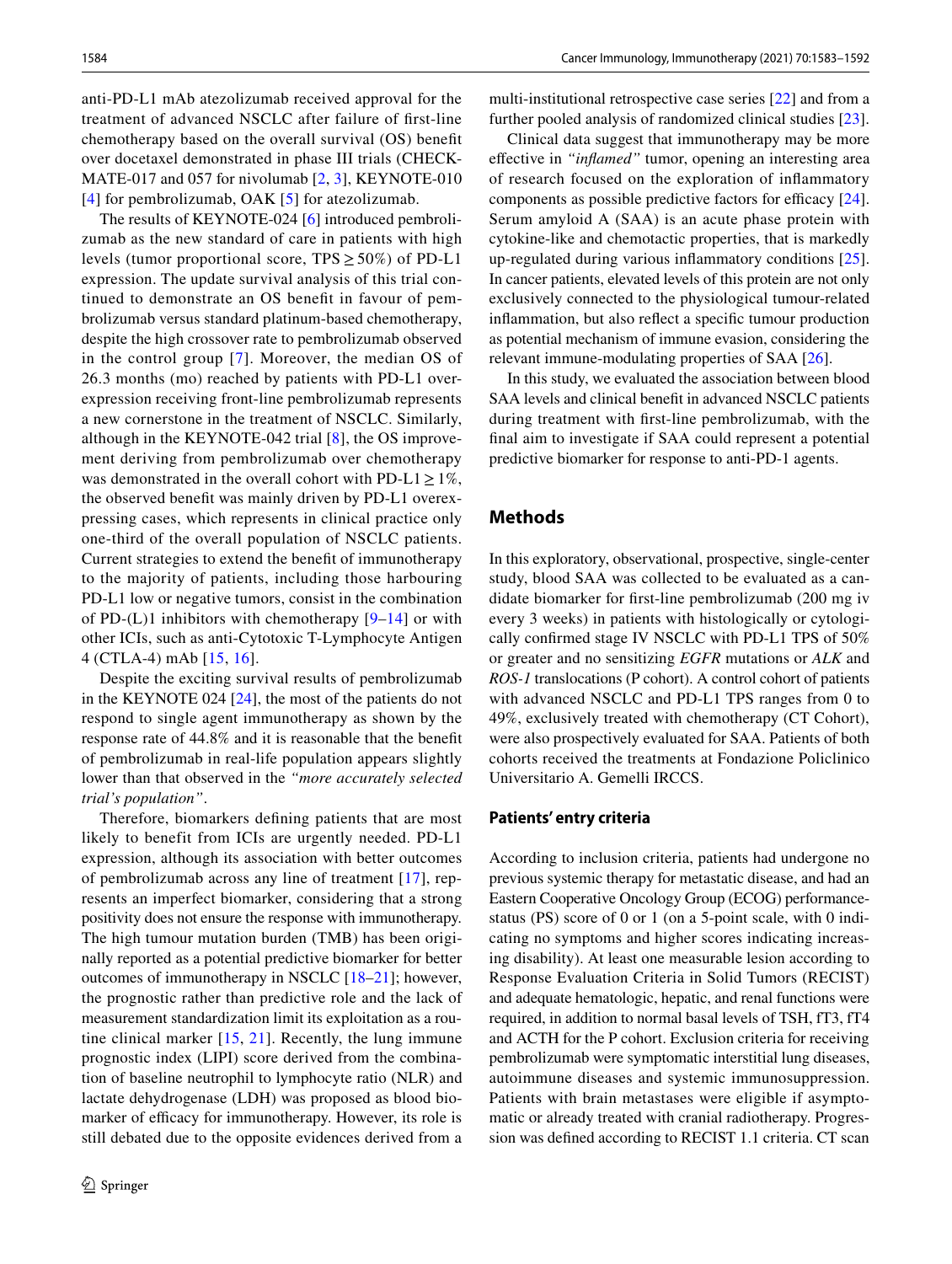evaluation was performed by a designated radiologist at baseline and every 9 weeks during the treatment. PD-L1 expression was assessed in formalin-fxed tumor samples at local laboratory by a designated pathologist with the use of the commercially available PD-L1 IHC 22C3 pharmDx assay (Dako North America). All adverse events were graded according to the National Cancer Institute Common Terminology Criteria for Adverse Events, version 4.0. Study protocol was reviewed and approved by the local institutional review board and Ethical Committee (Prot. 26,496/19, ID 2640, June  $20^{th}$ , 2019) and conducted according to the principles of Declaration of Helsinki and EU General Data Protection Regulation (GDPR, 25.05.18). Patients enrolled in the study signed a written informed consent for biomarkers analysis and clinical data collection at the beginning of therapy. Patients' data were anonymized before analysis.

#### **SAA assessment**

Blood samples were collected at baseline (day of the frst administration of pembrolizumab), before the start of the infusion for both cohorts; the same procedure was performed every 9 weeks in the only P cohort until withdrawal from treatment for either toxicity or disease progression. SAA plasma concentration was measured by a commercial enzyme-linked immunosorbent assay (ELISA) (Siemens Healthineers, Milano, Italy).

#### **Endpoints and statistical analysis**

No power analysis was done to calculate the sample size given the explorative and original aim of the study. The primary end-point response rate (RR) was calculated as the proportion of partial and complete responses assessed by radiological imaging. The secondary end-points were progression-free survival (PFS), defned as the time from randomization until frst evidence of objective tumor progression or death from any cause and overall survival (OS), as the time from starting treatment to death for any cause. The endpoints were evaluated according to the SAA value at baseline in both cohorts and during treatment only in the P cohort. SSA was analyzed both as continuous and discontinuous variable (low versus high), using a prefxed threshold value. ROC curve analysis was used to determine the value of SAA levels to adopt as cut-off, which more accurately predict response to pembrolizumab. The association of SAA level with clinico-pathological characteristics and RR was evaluated by Fisher's exact test, *χ*2 test or Mann–Whitney test, as appropriate, or using Pearson correlation analysis. Estimates of survival times (PFS and OS) were calculated according to the Kaplan–Meier method and compared with log-rank test for the survival univariate analysis. All variables found to be associated  $(p < 0.20)$  with PFS, OS and RR in the univariate model were included in the multivariate analysis, using the Cox proportional-hazards regression model. Each analysis was performed with the use of a twosided 5% signifcance level and a 95% CI. Data were analyzed using MedCalc (v.18.5).

### **Results**

### **Pembrolizumab cohort**

#### Patients' characteristics and overall efficacy and safety data

From July 2017 to December 2018, 42 consecutive patients were enrolled. Characteristics of patients are reported in Table [1.](#page-3-0) Median age was 70.5 years (range 35–86); 30 patients (71%) were males, 37 (88%) were current or former smokers, ECOG PS was 1–2 for 26 (62%) patients. Histology was non-squamous in 36 (86%) and squamous in 6 (14%) patients. The number of metastatic sites were  $\geq$  3 in 24 (57%) patients. The overall RR was 38% (95% CI 25–53) and DCR 60% (95% CI 45–75), with 16 responses (14 partial and 2 complete) and 9 stable disease achieved. There were no signifcant correlations between RR and age, sex, ECOG PS, smoking history, histology, Body Mass Index (BMI) categories, comorbidities (including ischemic heart disease, diabetes mellitus, chronic obstructive bronchitis), number of metastatic sites, brain metastases, liver metastases, pleural efusion, prior thoracic radiotherapy, immune-related toxicity, prior steroid use (Table 1S).

After a median (m) follow-up time of 18.5 mo, the mPFS of overall population was 8 (95% CI 4.4–17.4) mo. The mOS was not reached; at 6 months, 92.5% of patients were alive. Immune-related adverse events of any grades were observed in 19/42 (45%) patients. The most frequent were grade 2 pneumonitis (8, 19%), grade 1 thyroid function disorders (5, 12%), grade 1 asthenia (3, 7%). All pneumonitis resolved after short-term treatment discontinuation and high-dose steroid therapy. One case of grade 3 hepatitis occurred concurrently with disease progression, thus the treatment was stopped and steroid were administrated until resolution.

#### **Baseline SAA analysis**

Median SAA level at baseline in all patients was 16.8 mg/L (2.2–718 mg /L). Using the ROC curve to determine the best value of baseline SAA to predict response, we identifed≤29.9 mg/L (AUC 0.74, 95% CI 0.59–0.87, *p*=0.002) as the cut-off point that combined maximal sensitivity (93.7%, 95% CI 69.8–99.8%) with best specifcity (57.7%, 95% CI 36.9–76.6%) (Fig. [1a](#page-4-0)). Adopting the ROC-derived threshold, 28 (67%) patients were classifed as having "low" SAA, while 14 (33%) were categorized as having SAA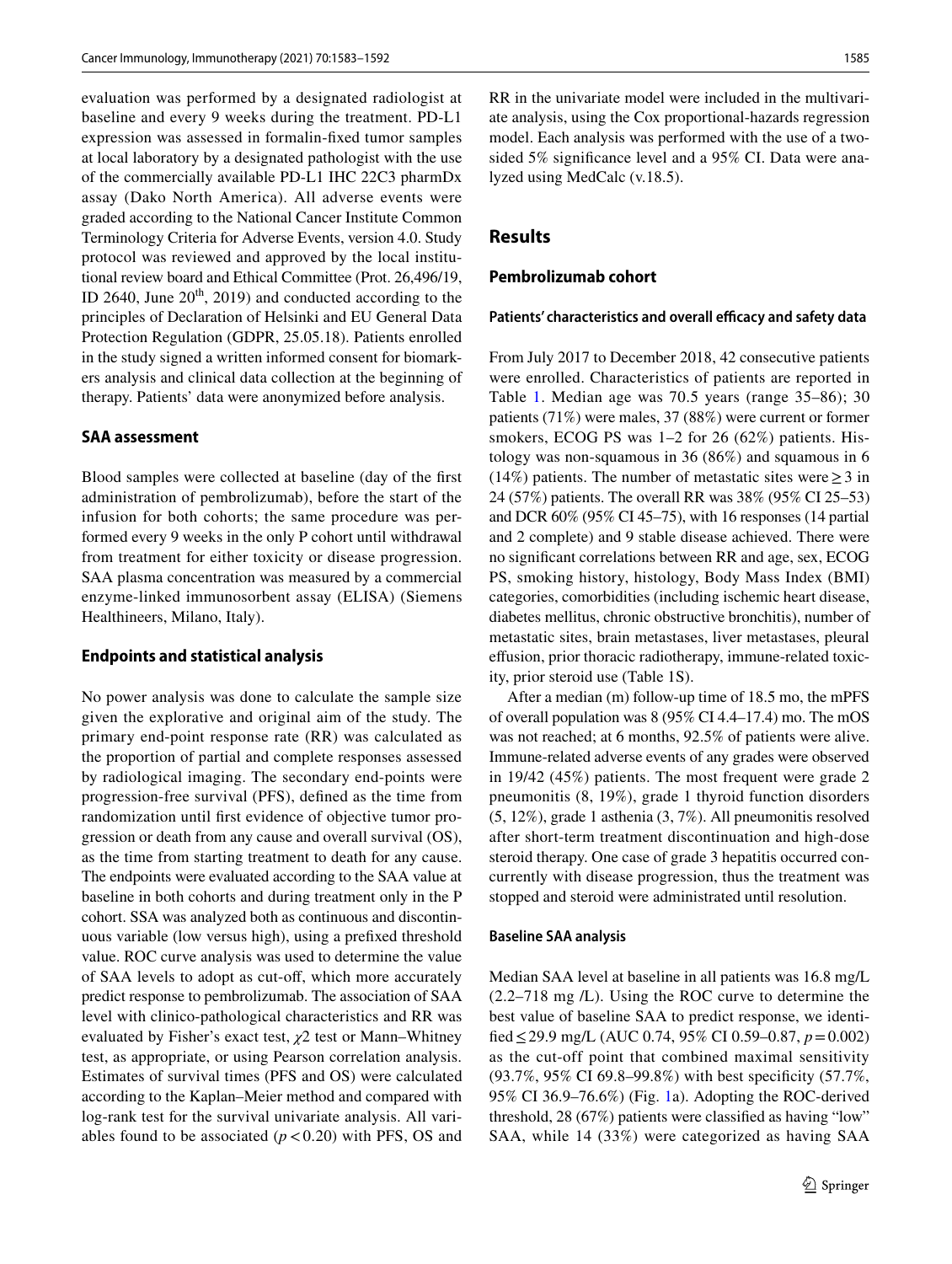<span id="page-3-0"></span>

|  | Table 1 Baseline characteristics of the patients in P cohort |  |  |  |  |
|--|--------------------------------------------------------------|--|--|--|--|
|--|--------------------------------------------------------------|--|--|--|--|

|                                 | No. patients (42) | $\%$ 100 |
|---------------------------------|-------------------|----------|
| Age (years)                     |                   |          |
| Median (range)                  | $70.5(35-86)$     |          |
| > 65                            | 27                | 64       |
| < 65                            | 15                | 36       |
| Sex                             |                   |          |
| Male                            | 30                | 71       |
| Female                          | 12                | 29       |
| ECOG performance status         |                   |          |
| 0                               | 16                | 38       |
| 1                               | 24                | 57       |
| $\overline{c}$                  | $\overline{c}$    | 5        |
| Smoking history                 |                   |          |
| Current or former smokers       | 37                | 88       |
| Never smokers                   | 5                 | 22       |
| Hystology                       |                   |          |
| Squamous                        | 6                 | 14       |
| Non-squamous                    | 36                | 86       |
| No. of metastatic sites         |                   |          |
| 1                               | 2                 | 5        |
| $\overline{c}$                  | 16                | 38       |
| 3                               | 17                | 41       |
| $\geq$ 4                        | 7                 | 16       |
| Brain metastases                |                   |          |
| No                              | 27                | 64       |
| Yes                             | 15                | 36       |
| Site of mestastases             |                   |          |
| Pleural effusion                | 13                | 31       |
| Liver                           | 3                 | 7        |
| Lung                            | 25                | 59       |
| Bone                            | 12                | 29       |
| <b>Mediastinal Nodes</b>        | 34                | 80       |
| <b>Adrenal Glands</b>           | 10                | 23       |
| Other                           | 8                 | 19       |
| <b>BMI</b> categories           |                   |          |
| Underweight $<$ 18.5            | 2                 | 5        |
| Normal weight 18.5-24.9         | 28                | 67       |
| Overweight or obesity $\geq$ 25 | 12                | 28       |
| Comorbidities                   |                   |          |
| No                              | 20                | 47       |
| Yes                             | 22                | 53       |
| Prior thoracic radiotherapy     |                   |          |
| No                              | 18                | 43       |
| Yes                             | 24                | 57       |
| Steroid use                     |                   |          |
| No                              | 28                | 67       |
| Yes                             | 14                | 33       |

*No* number

"high". The association between clinical characteristics and SAA level groups are reported in Table [2.](#page-5-0) Only metastatic sites  $\leq$  2 was significantly correlated with low SAA level  $(p=0.010)$ . SAA concentrations was not associated with neither BMI of patients  $(r=0.16, p=0.300)$  and PD-L1 expression  $(r=0.15, p=0.330)$ .

#### **Response rates and baseline SAA**

RR was signifcantly higher in patients with low SAA compared with SAA high group (53.6 versus 7.1%, OR 15, 95% CI 1.72–130.7,  $p = 0.009$ ) (Fig. [1b](#page-4-0)). In responding patients,  $(n=16)$  median SAA levels at baseline were significantly lower (9.9 mg/L, 95% CI 4.7–18.6) than in non-responders (*n*=26) (55.9 mg/L, 95% CI 10.2–106) (*p*=0.009). At multivariate analysis, low SAA was confrmed as an independent predictor for treatment response (OR 14.6, 95% CI  $1.49 - 142.68$ ,  $p = 0.003$ ).

#### **Survival analysis and baseline SAA**

Patients having "low" SAA reached longer PFS (17.4 versus 2.1 mo, HR 0.18, 95% CI 0.06–0.51,  $p < 0.0001$ ) than those with "high" SAA (Fig. [2a](#page-6-0)). At univariate analysis, also ECOG PS 0, metastatic sites≤2 and absence of pleural efusion before treatment initiation were signifcantly associated with better PFS (Table [3a](#page-7-0)). Multivariate analysis confirmed "low" SAA  $(p=0.001)$  and the absence of pleural effusion"  $(p=0.023)$  before treatment initiation as independent predictors for longer PFS. Patients with "low" SAA had longer OS in comparison with patients belonging to "high" SAA group (not reached [NR] versus 7.2 mo, HR 0.08, 95% CI 0.02–0.39, *p*<0.0001) (Fig. [2](#page-6-0)b). Absence of pleural efusion before the frst cycle was also signifcantly associated with longer OS (HR 0.19, 95% CI 0.05–0.85,  $p = 0.010$ ). Multivariate analysis for OS showed that only "low" SAA independently predicted a good prognosis (HR 0.17, 95% CI 0.03–0.98,  $p = 0.048$ ) (Table [3](#page-7-0)b).

#### **SAA monitoring during treatment**

Considering SAA at baseline and during pembrolizumab course, the 40 evaluable patients were classified into 3 groups. The "good profle" group included 14 (35%) patients having "low" SAA at baseline and during treatment. The "poor profle" group included 12 (30%) patients with "high" SAA at baseline and under treatment. At "intermediate profle" group belong 14 (35%) patients who changed SAA level during treatment from "high" to "low" and vice versa. "Good profle" patients had longer PFS than patients belonging to "poor profle" group (17.4 versus 2.1 mo, HR 0.16, 95% CI 0.05–0.48, *p*<0.0001). The median PFS of 8 mo (95% CI 3–8) reached by patients classifed as "intermediate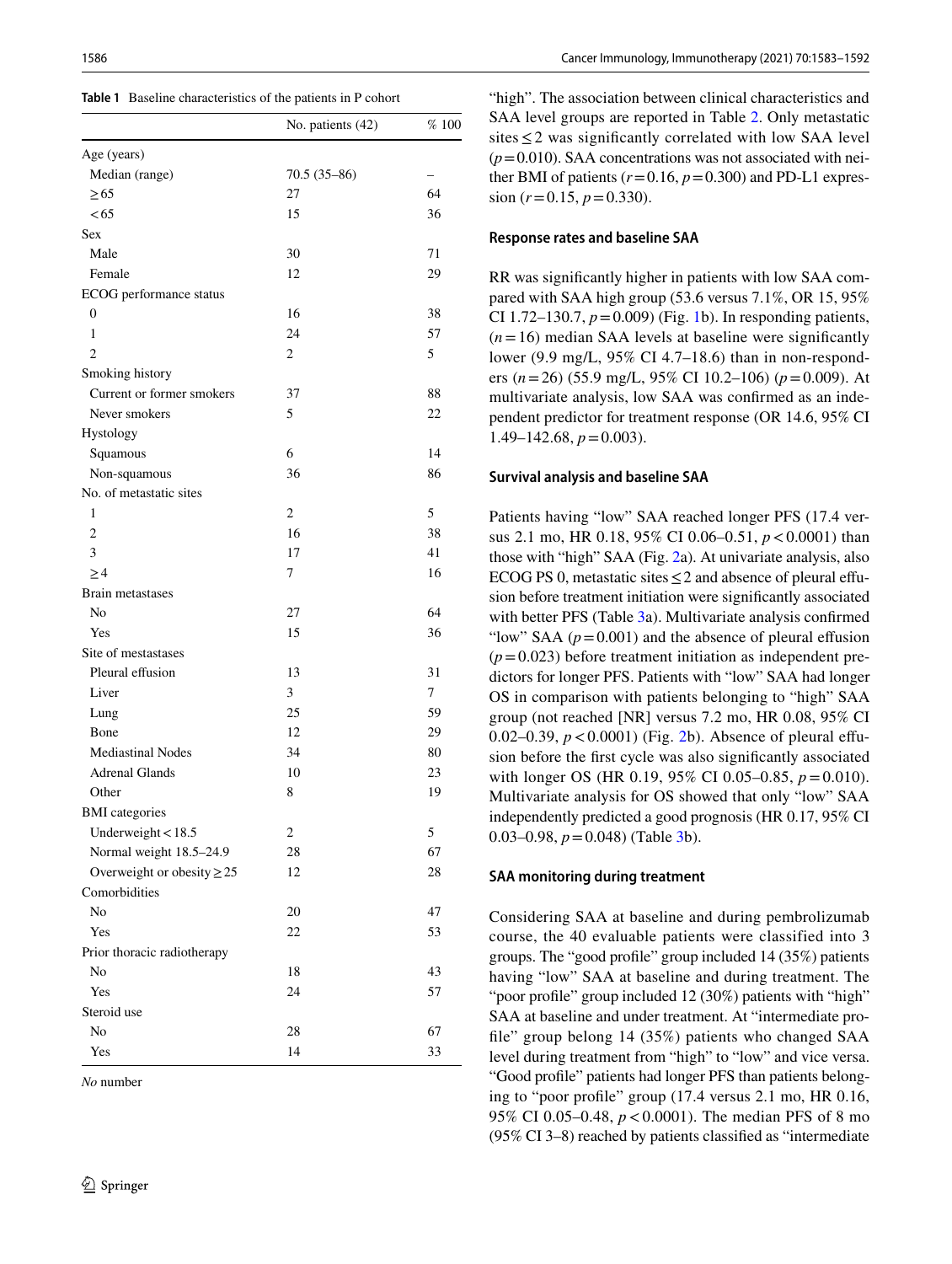

<span id="page-4-0"></span>**Fig. 1 a** ROC curve for baseline SAA and RR in P cohort. **b** Baseline SAA and RR in P cohort

profle" was signifcantly longer in comparison with "poor profle" patients (HR 0.26, 95% CI 0.08–0.84, *p*=0.0002) (Fig. [3](#page-8-9)a). The "good profle" classifcation was signifcantly associated with longer OS compared with the other groups  $(p=0.0002)$ . The median OS was not reached at 18-mo in "good" and "intermediate" profle groups while was 7.2 mo (95% CI 5.6–13.4) in "poor" profle group. No deaths were recorded in "good" profle group at current data lock (Fig. [3b](#page-8-9)).

#### **Chemotherapy cohort**

### Patients' characteristics, overall efficacy and baseline SAA **analysis**

In the chemotherapy cohort, from July 2018 to December 2019, 30 patients were included. Baseline characteristics are summarized in Table 2S and were comparable with clinical features of P cohort, except for PD-L1 expression. All patients received a platinum-based doublets chemotherapy.

After a median follow-up of 18.7 mo, mPFS and mOS were 4.3 (95% CI 2.7–6.4) and 11.4 (95% CI 7.7–13.3) mo, respectively. Median SAA at baseline was 15.1 mg/L (range, 3.30–597.00).

According to the fixed cut-off, 17 patients (56%) had a "low" SAA and 13 (44%) "high" SAA. No correlation was observed in the CT cohort between baseline SAA and RR (Fig. [1](#page-4-0)S). "Low" SAA at baseline was associated with better PFS (6.4 versus 2.7 mo, HR 0.38, 95% CI 0.16–0.90, *p*=0.006) and OS (15.4 versus 7.7 mo, HR 0.25, 95% CI 0.09–0.67,  $p = 0.0002$ ) compared with pre-treatment "high" SAA (Fig. [2](#page-6-0)S).

### **Discussion**

In the present prospective study, we found that NSCLC patients with "low" SAA at baseline had a greater likelihood to respond to frst-line pembrolizumab than those with higher pre-treatment SAA, while responses to chemotherapy was not afect by SAA level. Moreover, patients having "low" SAA reached longer PFS and OS irrespective of treatment received (pembrolizumab or chemotherapy) than those harboring "high" SAA.

We hypothesized that blood level of tumor-derived SAA could be useful to predict response to anti-PD-1 mABs in NSCLC patients, basing on the immune-modulating properties of SAA and its possible involvement in the process of tumor escape from immune-surveillance.

The acute-phase SAA proteins exhibit signifcant proinfammatory activity, by inducing the synthesis of several cytokines and promoting chemotaxis for monocytes and neutrophils, and act as apolipoprotein of high-density lipoprotein (HDL), involved in the reverse cholesterol transportation during infammatory states [\[25](#page-9-9)]. SAA was also involved in the pathogenesis of the "secondary" amyloidosis and others chronic infammatory diseases, such as rheumatoid arthritis, atherosclerosis, Alzheimer's disease and cancer.

Elevated levels of SAA in blood were detected relatively early in cancer patients and, thus, several studies have evaluated SAA as possible serum biomarker for various subtype of cancer, including ovarian, lung, renal, endometrial, uterine and melanoma [\[26](#page-9-10)], without drawing any defnitive conclusion. Afterwards, the correlation between SAA and cancer was reinvigorated by the fnding of local SAA production within tumor tissues, which was signifcantly higher in lung cancer patients than in other pulmonary disease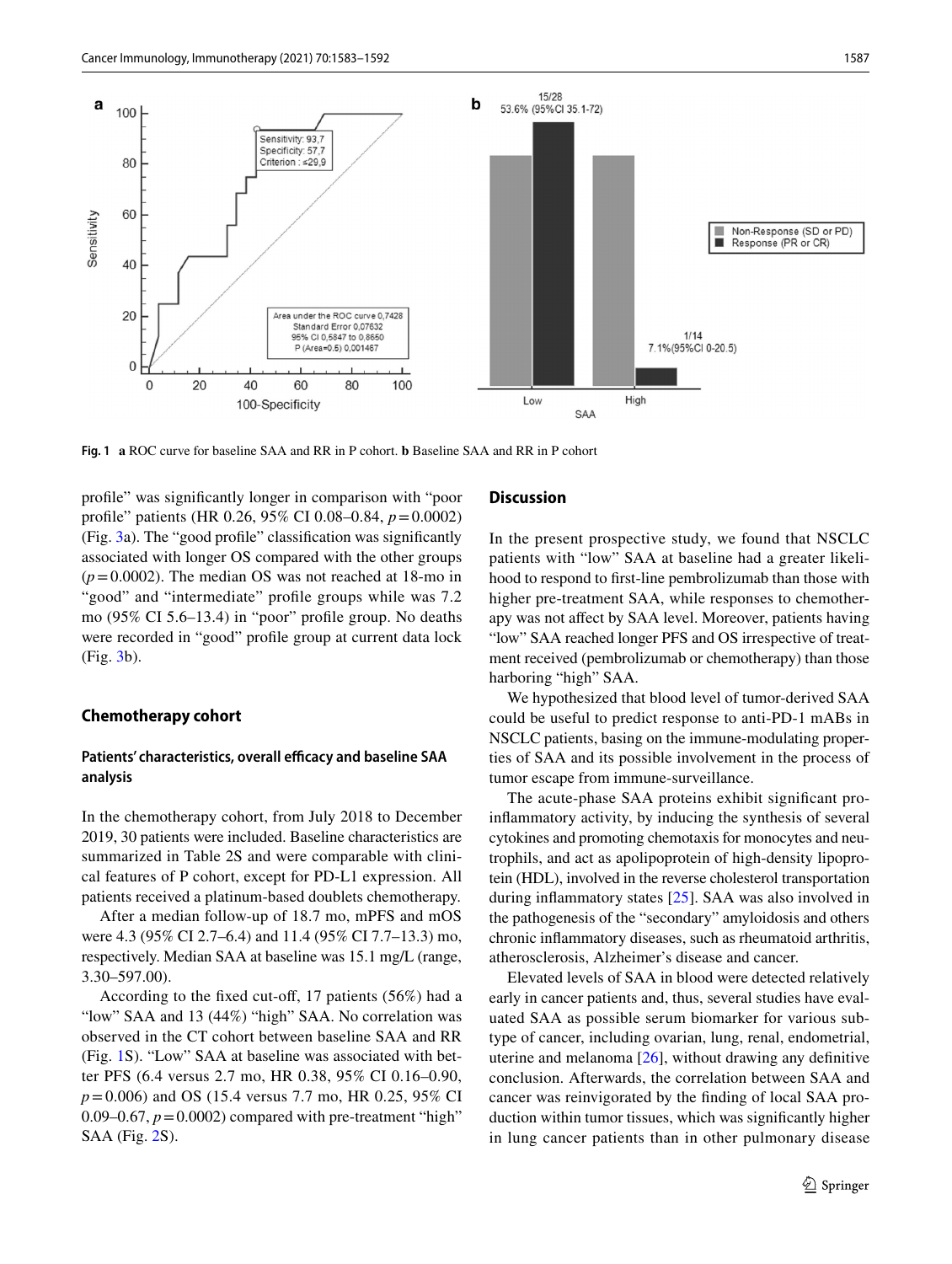|                                     | $p$ value |                | Low SAA |                  | High SAA |  |
|-------------------------------------|-----------|----------------|---------|------------------|----------|--|
|                                     |           | no             | %       | $\boldsymbol{n}$ | %        |  |
| Age (in years)                      | 0.515     |                |         |                  |          |  |
| < 65                                |           | 9              | 60      | 6                | 40       |  |
| $\geq 65$                           |           | 19             | 70      | 8                | 30       |  |
| Sex                                 | 0.718     |                |         |                  |          |  |
| Male                                |           | 19             | 63      | 11               | 37       |  |
| Female                              |           | 9              | 75      | 3                | 25       |  |
| <b>ECOG PS</b>                      | 0.179     |                |         |                  |          |  |
| $\boldsymbol{0}$                    |           | 13             | 81      | 3                | 19       |  |
| $1 - 2$                             |           | 15             | 58      | 11               | 42       |  |
| Smoking history                     | 0.649     |                |         |                  |          |  |
| Never smokers                       |           | $\overline{4}$ | 80      | 1                | 20       |  |
| Current or Ex smokers               |           | 24             | 65      | 13               | 35       |  |
| Hystology (Sq vs Non sq)            | 1.000     |                |         |                  |          |  |
| Squamous                            |           | $\overline{4}$ | 67      | 2                | 33       |  |
| Non-squamous                        |           | 24             | 67      | 12               | 33       |  |
| BMI categories (kg/m <sup>2</sup> ) | 0.634     |                |         |                  |          |  |
| < 18.5                              |           | 1              | 50      | 1                | 50       |  |
| $18.5 - 24.9$                       |           | 20             | 72      | 8                | 28       |  |
|                                     |           |                |         |                  |          |  |
| $\geq$ 25                           |           | 7              | 58      | 5                | 42       |  |
| Comorbidities (No vs yes)           | 0.108     |                |         |                  |          |  |
| No                                  |           | 16             | 80      | 4                | 20       |  |
| Yes                                 |           | 12             | 55      | 10               | 45       |  |
| No. of metastatic sites             | 0.010     |                |         |                  |          |  |
| $1 - 2$                             |           | 16             | 89      | 2                | 11       |  |
| $\geq$ 3                            |           | 12             | 50      | 12               | 50       |  |
| Brain metastases (No vs Yes)        | 0.193     |                |         |                  |          |  |
| No                                  |           | 20             | 74      | 7                | 26       |  |
| Yes                                 |           | 8              | 53      | 7                | 47       |  |
| Liver metastases (No vs Yes)        | 0.253     |                |         |                  |          |  |
| No                                  |           | 27             | 69      | 12               | 31       |  |
| Yes                                 |           | 1              | 33      | 2                | 67       |  |
| Pleural effusion (No vs Yes)        | 0.082     |                |         |                  |          |  |
| No                                  |           | 22             | 76      | 7                | 24       |  |
| Yes                                 |           | 6              | 46      | 7                | 54       |  |
| Prior thoracic radiotherapy         | 1.000     |                |         |                  |          |  |
| N <sub>o</sub>                      |           | 16             | 67      | 8                | 33       |  |
| Yes                                 |           | 12             | 67      | 6                | 33       |  |
| IrAE (No vs yes)                    | 1.000     |                |         |                  |          |  |
| No                                  |           | 15             | 65      | 8                | 35       |  |
| Yes                                 |           | 13             | 69      | 6                | 31       |  |
| Steroid use                         | 1.000     |                |         |                  |          |  |
| No                                  |           | 19             | 68      | 9                | 32       |  |
| Yes                                 |           | 9              | 64      | 5                | 36       |  |

<span id="page-5-0"></span>**Table 2** Relationship between baseline SAA and clinical characteristics in P Cohort

*BMI* Body Mass Index, *IrAE* Immune-related Adverse Events, *no* number

or other cancer types [[27](#page-9-11)]. In melanoma patients, tumorderived SAA regulated the plasticity of polymorphonuclear myeloid-derived suppressor cells (PMN-MDSCs) through the binding to the Formyl peptide receptor 2 (FPR-2) on the surface of these cells, resulting in the expansion of IL-10-secreting PMN-MDSCs, which downregulated T-cell antitumor activity [[28](#page-9-12)]. At the same time, as negative feedback mechanism, SAA stimulated iNKT (invariant Natural Killer T) cells to interact with IL-10-secreting PMN-MDSCs, a process that inhibits their immune-suppressive activity by reducing IL-10 and enhancing IL-12 production. It is conceivable that tumors produce SAA as immune-escape mechanism, such as the PD-L1 expression, exploiting the capability of SAA to impair the function of T-cells, which represent the main players in anti-cancer immune-response elicited by PD-(L)-1 inhibitors.

The survival fndings of our study suggest that SAA may have a prognostic rather than predictive signifcance when evaluated as biomarker for immunotherapy. However, given the immune-suppressive property on antitumor response described above and the observed strong correlation with response to pembrolizumab and not to chemotherapy, a potential efect of SAA on the activity of immunotherapy cannot be excluded. Remarkably, response rate was adopted as primary endpoint for defining the SAA cut-off to exploit its direct correlation with drug activity with less risk of confounding factors than survival endpoints.

However, this strong prognostic value of SAA could be clinically relevant because a simple blood sample makes possible to individuate a subset of patients (about two third of PD-L1 overexpressing NSCLC population) who may beneft the most from anti-PD-1 therapy (ORR 53%, mPFS 17.2 mo) compared to the remaining one-third of patients having "high" pre-treatment SAA, who contrarily reached a very poor OS (7 months) and whose ORR (7%) and mPFS (2.1 mo) potentially underlie a primary resistance to ICIs, probably including the limited cases of hyper-progression.

The discrimination power of SAA in the selection of patients was not infuenced by PD-L1 expression, since the TPS score was not associated with neither SAA level nor response to treatment, and appeared independent from other known prognostic factors, excluding the absence of pleural effusion at baseline which also resulted an independent predictor for better PFS with pembrolizumab, supporting the well-known poor activity of ICIs on pleural metastases. The capability of SAA to predict outcomes of anti-PD-1 treatment was confrmed by the dynamic monitoring of blood protein level, which showed that patients who maintained "low" SAA during therapy reached better PFS and OS than those who maintained "high" SAA or changed the protein level. Furthermore, a subset of patients belonging to "intermediate profle" group change the SAA level from "high" to "low" during the treatment, raising the question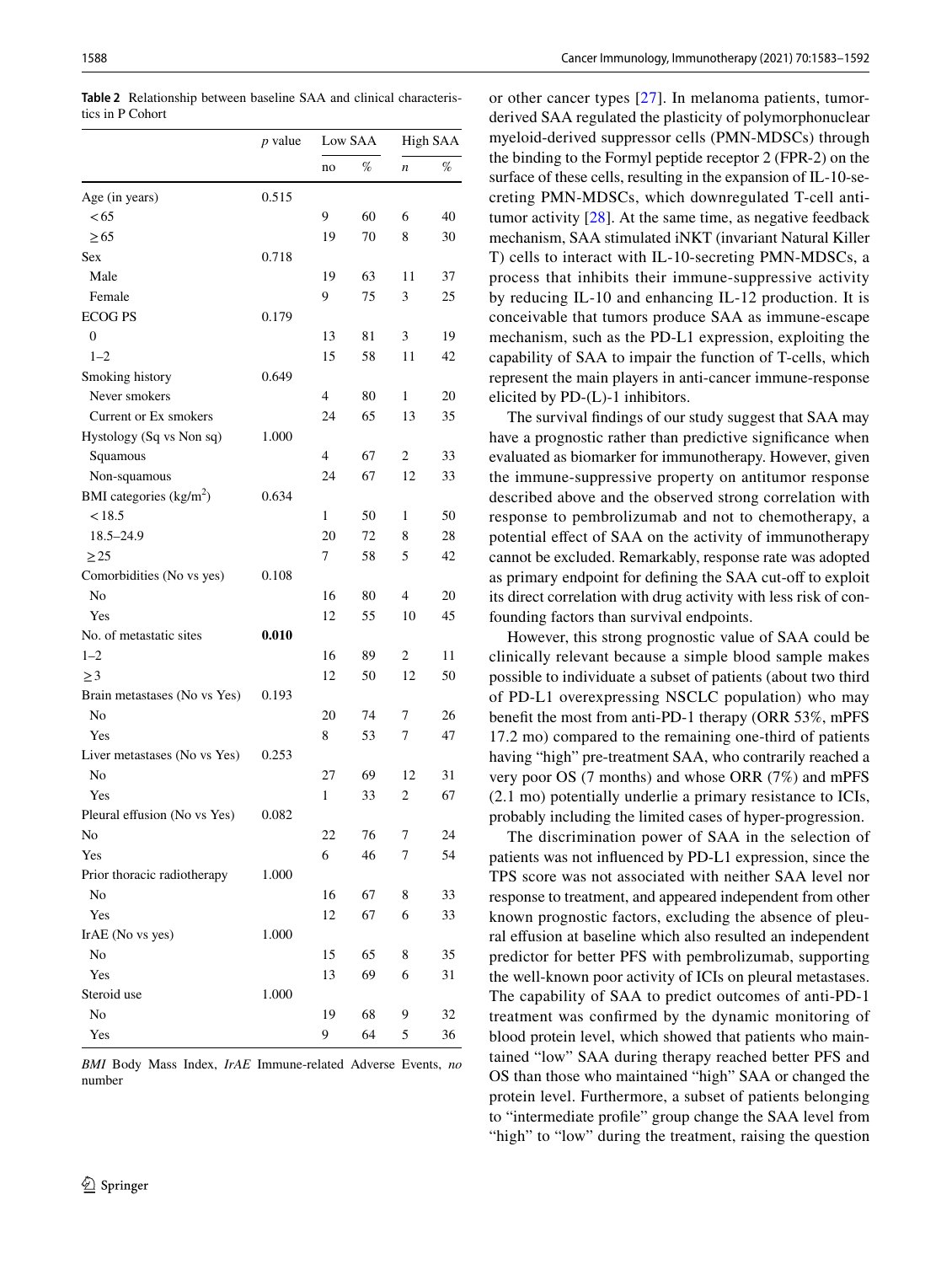

<span id="page-6-0"></span>**Fig. 2** PFS **a** and OS **b** according to baseline SAA in P cohort

whether is the tumor microenvironment favorably modifed by immunotherapy increasing likelihood of response during treatment or the variation of the circulating immune-profle primarily infuences the activity of ICIs. Early evidence with anti-PD-1 in NSCLC seems support the frst hypothesis [\[29](#page-9-13)]. Interestingly, a small number of metastatic sites  $(\leq 2)$  and thus a low tumor-burden, was the unique clinical characteristic associated with "low" pre-treatment SAA, supporting the fact that blood SAA in cancer patients refects the direct production by tumor rather than the liver synthesis in response to infammatory condition. In fact, no relationship was found between SAA high concentration and increased BMI or presence of comorbidities, which were usually characterized by a chronic infammatory status.

Other systemic infammation-based prognostic scores have been proposed to improve the selection of patients to candidate to an appropriate therapy or to direct the treatment allocation and the design of randomized clinical trial. In particular, SAA is also included in the acute phase proteins analyzed by the VeriStrat test (Biodesix, USA), a blood-based proteomic assay which assigns patients to either "good" or "poor" status, and was tested as strong independent indicator of prognosis only for tyrosine kinases inhibitors treatment and chemotherapy, while its value for treatment with ICIs remains unknown [[30\]](#page-9-14).

Regarding immunotherapy-treated patients, neutrophil lymphocyte ratio (NLR) have been reported repeatedly to have prognostic value, regardless of treatment considered [[31\]](#page-9-15); however, a combined score (the LIPI score) including LDH and derived-NLR, had showed potential predictive value in large retrospective real-life cohort of patients treated with IO [[22\]](#page-9-7). Unfortunately, when applied to randomized patients in clinical trials, the LIPI score revealed as survival predictive biomarker irrespective of treatment administered [\[23,](#page-9-8) [32\]](#page-9-16).

These unsuccessful but compelling data underline the great challenge to identify a reliable biomarker with a clear predictive value among the systemic infammation components, since infammatory response have a well-recognized prognostic signifcance in cancer patients across the histotype and treatments employed [[33\]](#page-9-17).

Besides the role of SAA, our exploratory study also gave a "real-life" description of efficacy of pembrolizumab prospectively assessed in PD-L1 over-expressing NSCLC patients. The RR (38%) and mPFS (8 mo) observed in our entire cohort were slightly lower compared with those reported in KEYNOTE-024 (ORR 44.8%, mPFS 8 mo) after a similar median time of follow-up [[6\]](#page-8-5). These diferences could be explained by the more accurately selected population enrolled in the trial, in which patients with ECOG PS 2, untreated brain metastases and receiving systemic corticosteroids were excluded. Furthermore, the median age of our patients was higher than the trial population one (70.5 versus 64.5 years).

Despite the relevant results and the prospective design which reduces the risk of bias, our study has some faws. First, the small sample of patients included do not allow drawing any defnitive conclusion about the role of this blood biomarker. Second, the value of SAA adopted as cutoff was derived from the analysis of a single-institution study population and thus need to be validated in larger and external series of patients. Third, radiological assessment was performed locally, lowering the strength of the RR and PFS results. Fourth, although our clinical experience suggests that the production of SAA by the tumor would represent a potential novel mechanism of immune-escape through the induction of an immunosuppressive microenvironment, pre-clinical data supporting evidences are not provided in the present study. To avoid the potential bias discussed, a further study (FoRECATT-2) is currently ongoing including

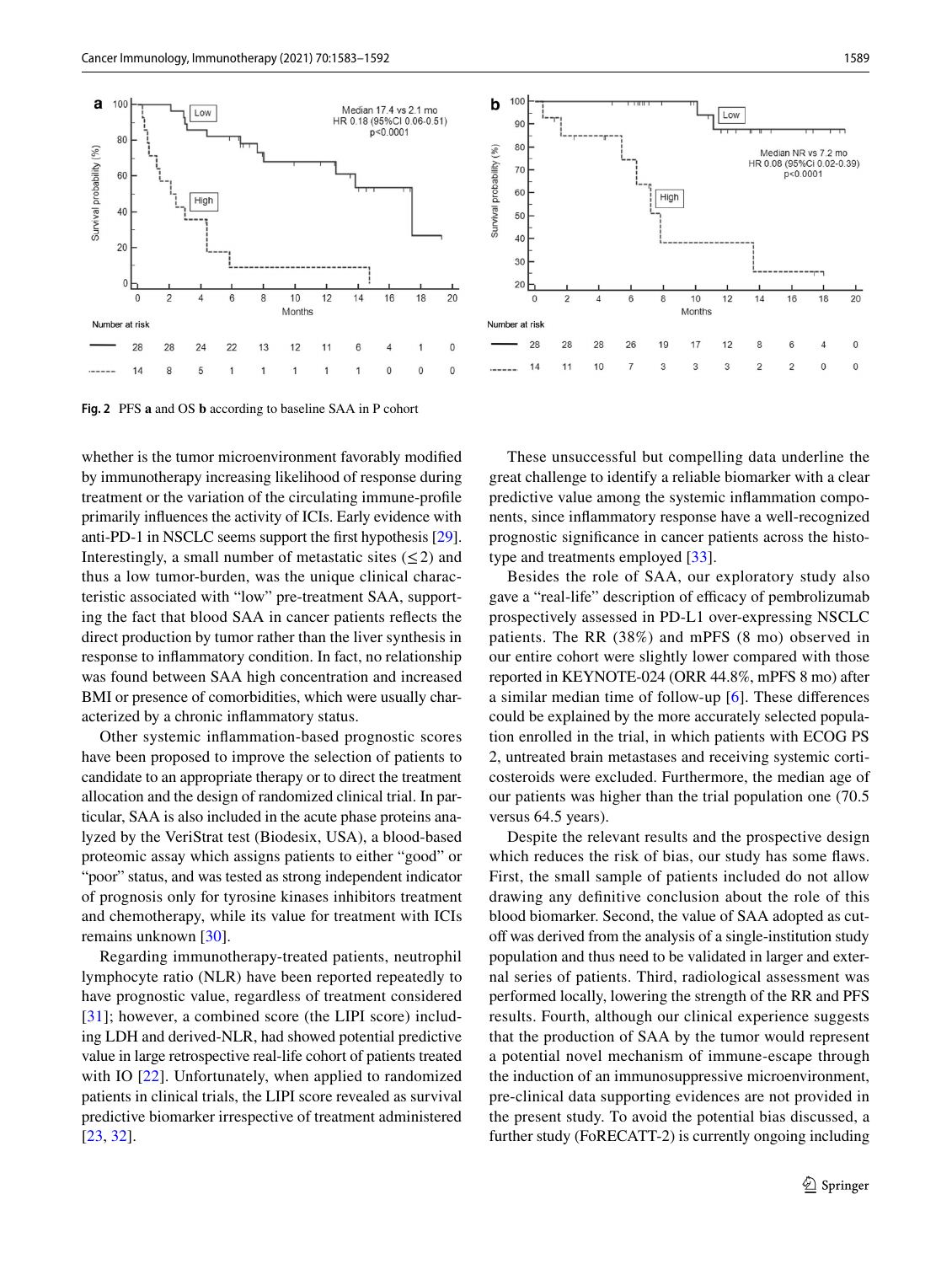|                                                   | Median PFS (mo) | Univariate           | $\boldsymbol{p}$ | HR        | Multivariate  | $\boldsymbol{p}$ |
|---------------------------------------------------|-----------------|----------------------|------------------|-----------|---------------|------------------|
|                                                   |                 | PFS HR (95% CI)      |                  |           | 95% CI        |                  |
| (a)                                               |                 |                      |                  |           |               |                  |
| Baseline SAA (Low vs high)                        | 17.4 vs 2.1     | $0.17(0.06 - 0.51)$  | < 0.0001         | 0.13      | $0.02 - 0.71$ | 0.019            |
| Age ( $< 65$ vs $\ge 65$ years)                   | 7.6 vs 13.8     | $1.82(0.77 - 4.31)$  | 0.127            |           |               |                  |
| Sex (Male vs Female)                              | 8 vs 6.5        | $0.78(0.30-1.98)$    | 0.579            |           |               |                  |
| ECOG PS $(0-1$ vs $2)$                            | 17.4 vs 6.5     | $0.43(0.11-1.64)$    | 0.001            | <b>NS</b> | <b>NS</b>     | <b>NS</b>        |
| Smoking history (Never vs Current or Ex)          | 4.4 vs 12.6     | $1.39(0.41 - 4.69)$  | 0.532            |           |               |                  |
| Hystology (Sq vs Non sq)                          | 7.6 vs 12.6     | $1.47(0.48 - 4.51)$  | 0.419            |           |               |                  |
| BMI Categories (<25 vs $\geq$ 25 kg/m2)           | 13.8 vs 4.4     | $0.55(0.21-1.39)$    | 0.141            | <b>NS</b> | <b>NS</b>     | <b>NS</b>        |
| Comorbidities (No vs Yes)                         | 8 vs 5.8        | $0.96(0.43 - 2.14)$  | 0.917            |           |               |                  |
| No. of metastatic sites $(< 3 \text{ vs } \ge 3)$ | 17.4 vs 4.4     | $0.41(1.18-0.91)$    | 0.033            | <b>NS</b> | <b>NS</b>     | $_{\rm NS}$      |
| Brain metastases (No vs Yes)                      | 14.1 vs 11.1    | $0.76(0.31-1.86)$    | 0.503            |           |               |                  |
| Liver metastases (No vs Yes)                      | 8 vs 14.7       | $1.22(0.32 - 4.64)$  | 0.779            |           |               |                  |
| Pleural effusion (No vs Yes)                      | 17.4 vs 4.4     | $0.28(0.11-0.74)$    | 0.001            | 3.54      | 1.19-10.52    | 0.023            |
| Prior thoracic radiotherapy (No vs Yes)           | 12.6 vs 7.6     | $0.90(0.39 - 2.09)$  | 0.811            |           |               |                  |
| IrAE (No vs Yes)                                  | 14.7 vs 5.8     | $0.82(0.29 - 1.45)$  | 0.280            |           |               |                  |
| Steroid use (No vs Yes)                           | 5.8 vs 8        | $0.91(0.38 - 2.17)$  | 0.843            |           |               |                  |
|                                                   | HR              | Univariate           | $\boldsymbol{p}$ |           | Multivariate  |                  |
|                                                   |                 | OS HR (95% CI)       |                  |           |               |                  |
| (b)                                               |                 |                      |                  |           |               |                  |
| Baseline SAA (Low vs high)                        |                 | $0.08(0.02 - 0.39)$  | 0.0001           | 0.17      | $0.03 - 0.98$ | 0.048            |
| Age ( $< 65$ vs $\ge 65$ years)                   |                 | $0.53(0.13-2.01)$    | 0.336            |           |               |                  |
| Sex (Male vs female)                              |                 | $0.36(0.08-1.64)$    | 0.325            |           |               |                  |
| ECOG PS $(0-1$ vs $2)$                            |                 | $0.38(0.10-1.42)$    | 0.208            |           |               |                  |
| Smoking history (Never vs Current or Ex)          |                 | $0.58(0.10-3.21)$    | 0.588            |           |               |                  |
| Hystology (Sq vs non sq)                          |                 | $0.87(0.12 - 6.25)$  | 0.896            |           |               |                  |
| BMI Categories ( $< 25$ vs $\geq 25$ kg/m2)       |                 | $0.71(0.16-3.16)$    | 0.636            |           |               |                  |
| Comorbidities (No vs yes)                         |                 | $0.74(0.20-2.74)$    | 0.653            |           |               |                  |
| No. of Metastatic Sites ( $<$ 3 vs $\ge$ 3)       |                 | $0.20(0.05 - 0.77)$  | 0.088            |           | $_{\rm NS}$   |                  |
| Brain Metastases (No vs yes)                      |                 | $0.28(0.07-1.09)$    | 0.054            |           | $_{\rm NS}$   |                  |
| 9 vs 7 mo<br>Liver Metastases (No vs yes)         |                 | $0.86(0.44 - 1.66)$  | 0.624            |           |               |                  |
| Pleural effusion (No vs yes)                      |                 | $0.19(0.04 - 0.84)$  | 0.010            |           | <b>NS</b>     |                  |
| Prior thoracic Radioterapy (No vs yes)            |                 | $0.71(0.18 - 2.77)$  | 0.607            |           |               |                  |
| IrAE (No vs yes)                                  |                 | $0.82(0.22 - 3.05)$  | 0.777            |           |               |                  |
| Steroid Use (No vs yes)                           |                 | $0.49(80.12 - 1.88)$ | 0.278            |           |               |                  |

<span id="page-7-0"></span>**Table 3** (a) PFS according to baseline SAA and clinical characteristics of patients in P Cohort. (b) OS according to clinical and molecular characteristics of patients in P Cohort

*CI* confdence interval, *HR* hazard ratio, *IrAE* Immune-related Adverse Events, *OS* overall survival

an external multi-institutional validation set of patients and in vitro experiments to assess the efect of SAA on immune response. According to the novel approved indication of pembrolizumab, a cohort of patients treated with the combination of chemotherapy and immunotherapy will be also included.

In conclusion, our study provides to clinicians a strong and simple prognostic blood biomarker which may improve the selection of patients who are more likely to beneft from immunotherapy, avoiding the risk of immune-related toxicities for potentially not-responsive patients and also reducing the fnancial burden for Healthcare System through a more tailored therapeutic approach. Unlike the other available tissue biomarkers, such as PD-L1 and TMB, whose evaluation requires adequate sample achievable only with invasive procedures and is hampered by relevant spatial and temporal heterogeneity, the SAA dosing could represent a "non-invasive" dynamic biomarker which is assessable in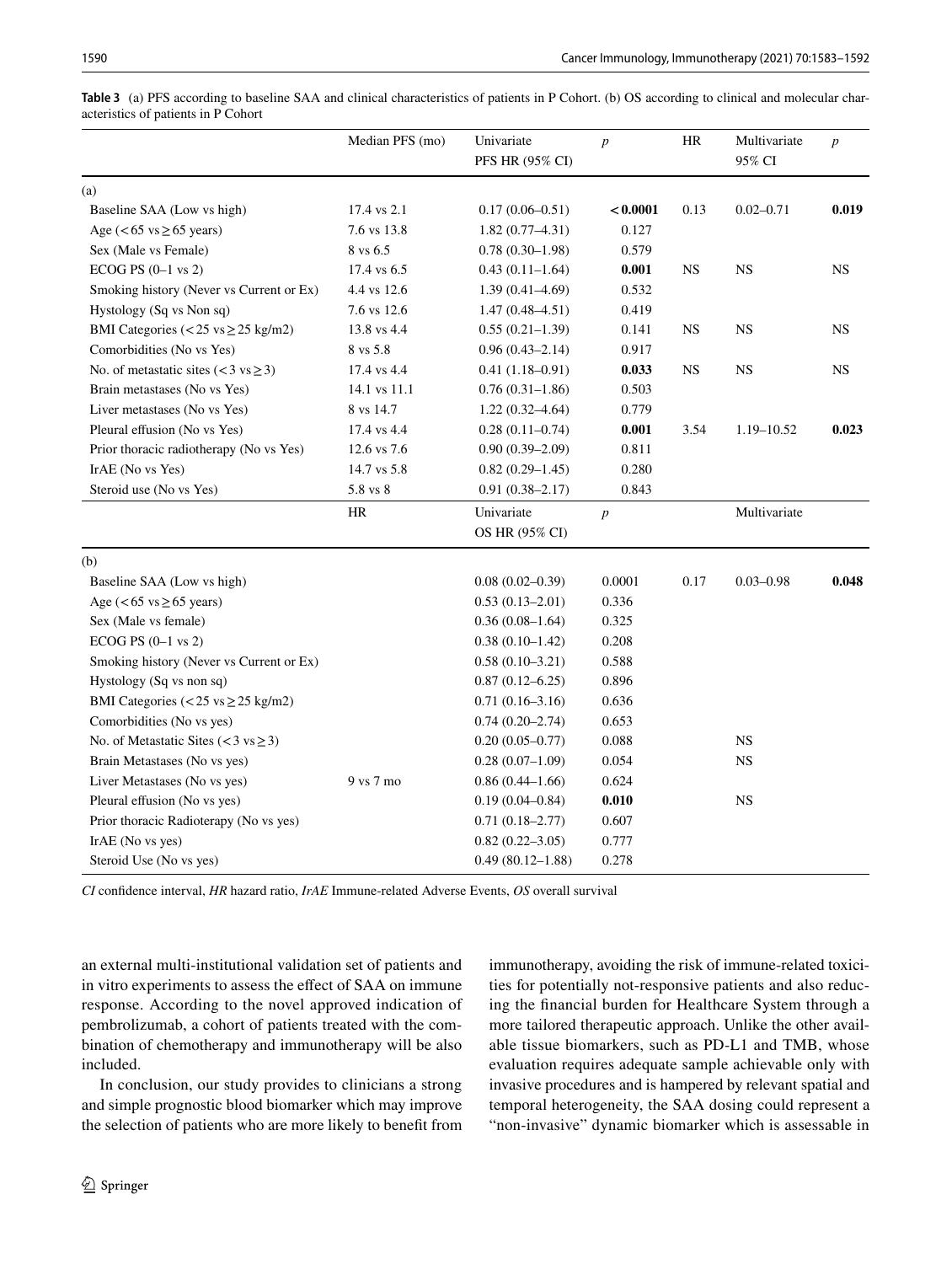

<span id="page-8-9"></span>**Fig. 3** PFS **a** and OS **b** according to SAA at baseline and during the treatment in P cohort

every patient during the treatment, refecting both disease and immune-environmental changes and allowing for an early detection of those cases with acquired resistance to immunotherapy. Finally, our fndings if further confrmed, may support the development of novel therapeutic strategies employing anti-SAA e anti-FPR-2 monoclonal antibody which could improve the activity of ICIs by blocking the potential immunosuppressive action of SAA.

**Acknowledgements** The FoRECATT study is supported by Fondazione Roche ("Bando per la Ricerca Roche 2019") and Institutional funds of Università Cattolica del Sacro Cuore (UCSC-project D1-2019). E.B. is currently supported by the Associazione Italiana per la Ricerca sul Cancro (AIRC) under Investigator Grant (IG) No. IG20583. G.T. is supported by AIRC, IG18599, AIRC 5x1000 21052.

### **Compliance with ethical standards**

**Conflict of interest** V.D.N. received speakers' fee by Astrazeneca, MSD, BMS, Istituto Gentili, Boehringer Ingelheim. V.D.N. received grant consultancies by Astrazeneca, MSD, BMS, Boehringer Ingelheim and travels' fee from MSD and Boehringer Ingelheim. V.D.N. received institutional research grants from Roche. E.B. received speakers' and travels' fee from MSD, Astra-Zeneca, Celgene, Pfizer, Helsinn, Eli-Lilly, BMS, Novartis and Roche. E.B received consultant's fee from Roche, Pfzer. E.B. received institutional research grants from Astra-Zeneca, Roche.

**Open Access** This article is licensed under a Creative Commons Attribution 4.0 International License, which permits use, sharing, adaptation, distribution and reproduction in any medium or format, as long as you give appropriate credit to the original author(s) and the source, provide a link to the Creative Commons licence, and indicate if changes were made. The images or other third party material in this article are included in the article's Creative Commons licence, unless indicated otherwise in a credit line to the material. If material is not included in the article's Creative Commons licence and your intended use is not permitted by statutory regulation or exceeds the permitted use, you will need to obtain permission directly from the copyright holder. To view a copy of this licence, visit <http://creativecommons.org/licenses/by/4.0/>.

### **References**

- <span id="page-8-0"></span>1. Anagnostou VK, Brahmer JR (2015) Cancer immunotherapy: a future paradigm shift in the treatment of non-small cell lung cancer. Clin Cancer Res 21:976–984
- <span id="page-8-1"></span>2. Brahmer J, Reckamp KL, Baas P et al (2015) Nivolumab versus docetaxel in advanced squamous-cell non-small-cell lung cancer. N Engl J Med 373(2):123–135
- <span id="page-8-2"></span>3. Borghaei H, Paz-Ares L, Horn L et al (2015) Nivolumab versus docetaxel in advanced nonsquamous non-small-cell lung cancer. N Engl J Med 373(17):1627–1639
- <span id="page-8-3"></span>4. Herbst RS, Baas P, Kim DW et al (2016) Pembrolizumab versus docetaxel for previously treated, PD-L1-positive, advanced nonsmall-cell lung cancer (KEYNOTE-010): a randomised controlled trial. Lancet 387:1540–1550
- <span id="page-8-4"></span>5. Rittmeyer A, Barlesi F, Waterkamp D et al (2017) Atezolizumab versus docetaxel in patients with previously treated non-smallcell lung cancer (OAK): a phase 3, openlabel, multicentre randomised controlled trial. The Lancet 389(10066):255–265
- <span id="page-8-5"></span>6. Reck M, Rodriguez-Abreu D, Robinson AG et al (2016) Pembrolizumab versus chemotherapy for PD-L1-positive non-small-cell lung cancer (KEYNOTE-024). N Engl J Med 375(19):1823–1833
- <span id="page-8-6"></span>7. Reck M, Rodriguez-Abreu D, Robinson AG et al (2019) OA1401 KEYNOTE-024 3-year survival update: pembrolizumab vs platinum-based chemotherapy for advanced non– small-cell lung cancer. J Thorac Oncol 14(10):S243
- <span id="page-8-7"></span>8. Mok TSK, Wu Y-L, Kudaba I et al (2019) Pembrolizumab versus chemotherapy for previously untreated, PD-L1-expressing, locally advanced or metastatic non-small-cell lung cancer (KEYNOTE-042): a randomised, open-label, controlled, phase 3 trial. Lancet 393:1819–1830
- <span id="page-8-8"></span>9. Gandhi L, Rodríguez-Abreu D, Gadgeel S et al (2018) Pembrolizumab plus chemotherapy in metastatic non-small-cell lung cancer. N Engl J Med 378(22):2078–2092. [https://doi.](https://doi.org/10.1056/NEJMoa1801005) [org/10.1056/NEJMoa1801005](https://doi.org/10.1056/NEJMoa1801005)
- 10. Paz-Ares LG, Luft A, Tafreshi A et al (2018) Phase 3 study of carboplatin-paclitaxel/nab-paclitaxel (chemo) with or without pembrolizumab (pembro) for patients (pts) with metastatic squamous (sq) non-small cell lung cancer (NSCLC). J Clin Oncol. [https://doi.org/10.1200/JCO.2018.36.15\\_suppl.105](https://doi.org/10.1200/JCO.2018.36.15_suppl.105)
- 11. Socinski MA, Jotte R, Cappuzzo F, et al. Overall survival (OS) analysis of IMpower150, a randomized Ph 3 study of